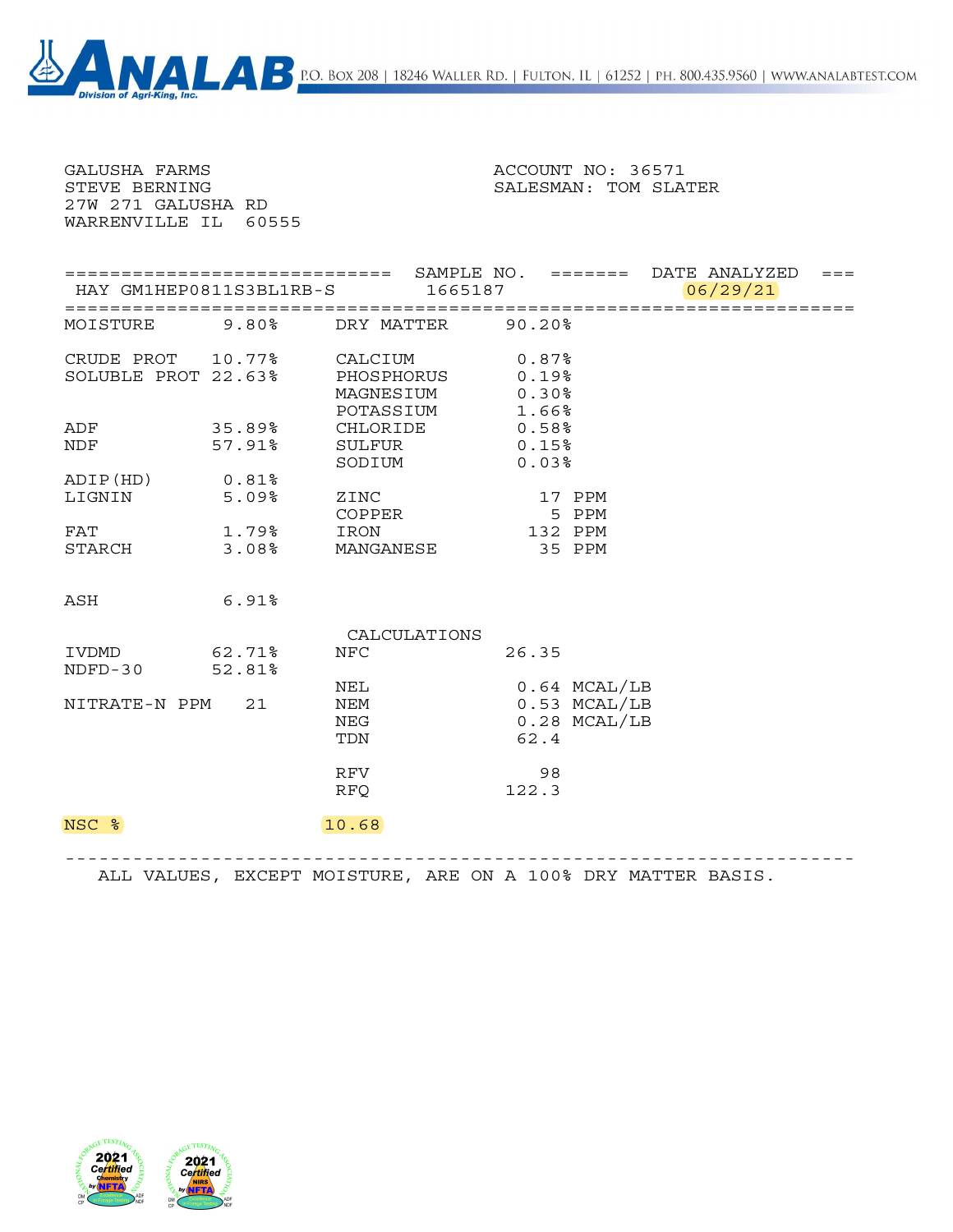| GALUSHA FARMS<br>STEVE BERNING<br>27W 271 GALUSHA RD<br>WARRENVILLE IL 60555 |                         |                                                 | ACCOUNT NO: 36571<br>SALESMAN: TOM SLATER                |          |  |
|------------------------------------------------------------------------------|-------------------------|-------------------------------------------------|----------------------------------------------------------|----------|--|
|                                                                              | HAY GM1EOP612W2T1585BS7 | 1665188                                         |                                                          | 06/29/21 |  |
| MOISTURE                                                                     |                         | 9.32% DRY MATTER 90.68%                         |                                                          |          |  |
| SOLUBLE PROT 25.31%                                                          | CRUDE PROT $13.67$ %    | CALCIUM<br>PHOSPHORUS<br>MAGNESIUM<br>POTASSIUM | $0.60\%$<br>$0.26\%$<br>0.22%<br>2.39%                   |          |  |
| ADF<br>NDF                                                                   | 33.77%<br>55.56%        | CHLORIDE<br>SULFUR<br>SODIUM                    | 0.24%<br>0.15%<br>0.01%                                  |          |  |
| ADIP(HD) 0.67%<br>LIGNIN                                                     | 3.80%                   | ZINC<br>COPPER                                  | 21 PPM<br>5 PPM                                          |          |  |
| FAT<br>STARCH 2.68%                                                          | 1.85%                   | IRON<br>MANGANESE                               | 351 PPM<br>37 PPM                                        |          |  |
| ASH                                                                          | 7.13%                   |                                                 |                                                          |          |  |
|                                                                              |                         | CALCULATIONS                                    |                                                          |          |  |
| IVDMD<br>NDFD-30 63.64%                                                      | 68.78%                  | <b>NFC</b>                                      | 26.34                                                    |          |  |
| NITRATE-N PPM 39                                                             |                         | NEL<br>NEM<br>NEG<br>TDN                        | $0.66$ MCAL/LB<br>$0.59$ MCAL/LB<br>0.33 MCAL/LB<br>64.1 |          |  |
|                                                                              |                         | RFV<br><b>RFQ</b>                               | 105<br>146.8                                             |          |  |
| NSC %                                                                        |                         | 9.98                                            |                                                          |          |  |

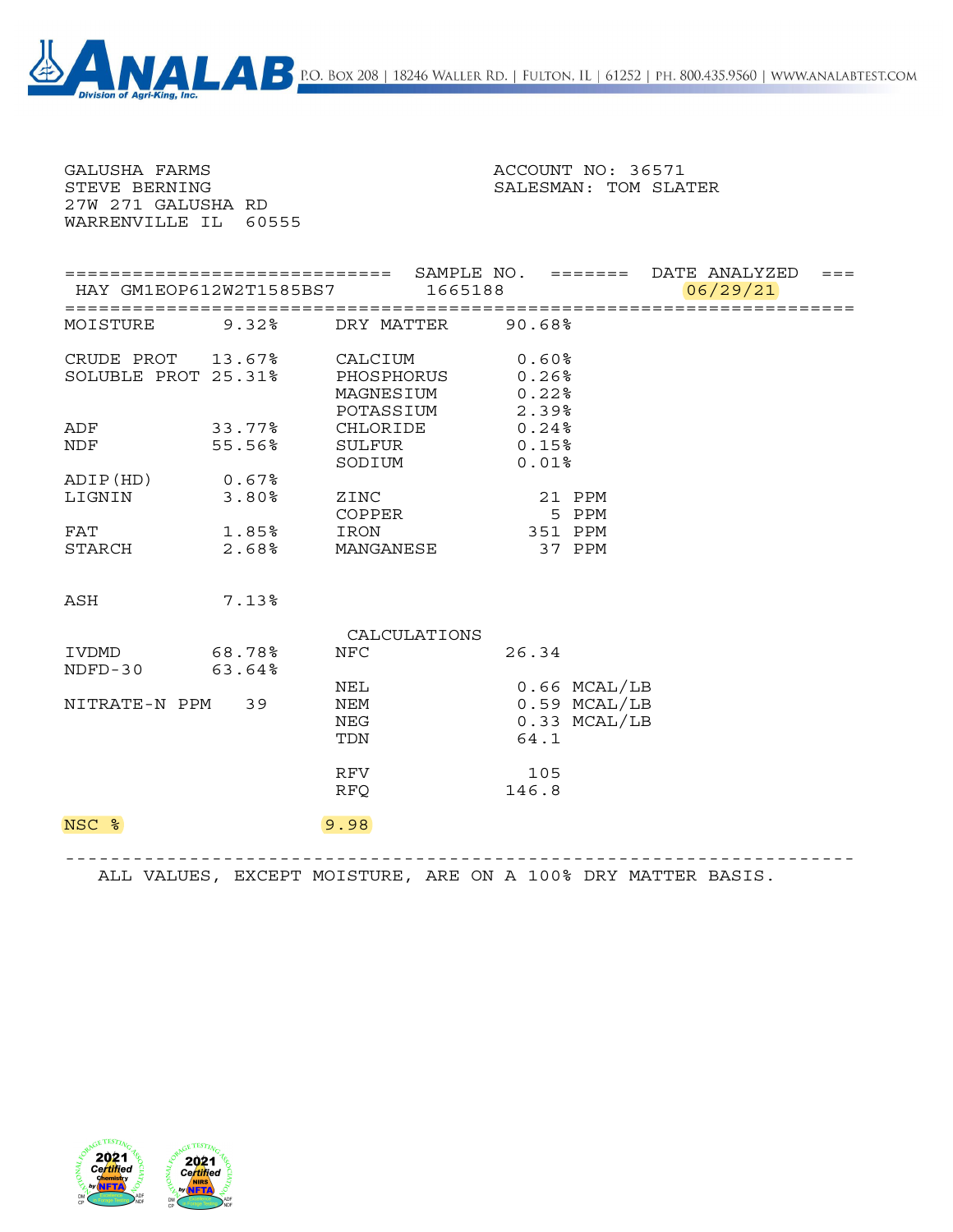| GALUSHA FARMS<br>STEVE BERNING<br>27W 271 GALUSHA RD | WARRENVILLE IL 60555 |                                                 | ACCOUNT NO: 36571<br>SALESMAN: TOM SLATER                  |          |         |
|------------------------------------------------------|----------------------|-------------------------------------------------|------------------------------------------------------------|----------|---------|
|                                                      |                      | HAY GM1SJP0811S3BL145I1 1665189                 |                                                            | 06/29/21 | $= = =$ |
| MOISTURE                                             |                      | 8.36% DRY MATTER 91.64%                         |                                                            |          |         |
| SOLUBLE PROT 17.82%                                  | CRUDE PROT 12.76%    | CALCIUM<br>PHOSPHORUS<br>MAGNESIUM<br>POTASSIUM | $0.82\$<br>0.15%<br>0.33%<br>2.14%                         |          |         |
| ADF<br>NDF                                           | 32.15%<br>57.91%     | CHLORIDE<br>SULFUR<br>SODIUM                    | 1.05%<br>$0.23\%$<br>0.01%                                 |          |         |
| ADIP(HD) 0.73%<br>LIGNIN                             | 4.46%                | ZINC<br>COPPER                                  | 22 PPM<br>7 PPM                                            |          |         |
| FAT<br>STARCH 3.35%                                  | 2.96%                | IRON<br>MANGANESE                               | 130 PPM<br>88 PPM                                          |          |         |
| ASH                                                  | 6.23%                |                                                 |                                                            |          |         |
|                                                      |                      | CALCULATIONS                                    |                                                            |          |         |
| IVDMD<br>NDFD-30 58.02%                              | 63.36%               | <b>NFC</b>                                      | 25.44                                                      |          |         |
| NITRATE-N PPM 26                                     |                      | NEL<br>NEM<br>NEG<br>TDN                        | $0.69$ MCAL/LB<br>$0.60$ MCAL/LB<br>$0.34$ MCAL/LB<br>66.5 |          |         |
|                                                      |                      | RFV<br><b>RFQ</b>                               | 103<br>147.4                                               |          |         |
| NSC %                                                |                      | 10.05                                           |                                                            |          |         |

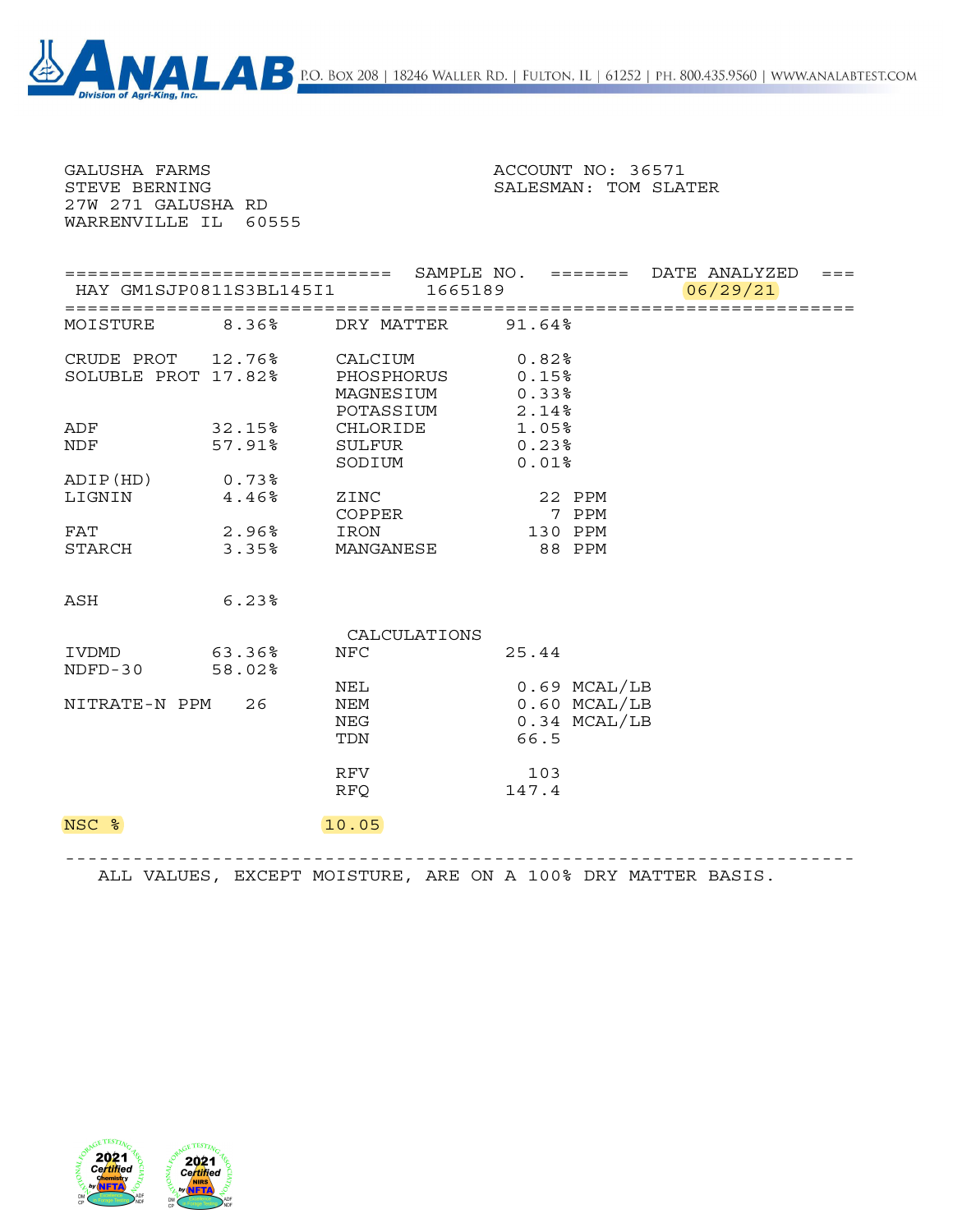| GALUSHA FARMS<br>STEVE BERNING<br>27W 271 GALUSHA RD<br>WARRENVILLE IL 60555 |                         |                                                 | ACCOUNT NO: 36571<br>SALESMAN: TOM SLATER                |          |         |
|------------------------------------------------------------------------------|-------------------------|-------------------------------------------------|----------------------------------------------------------|----------|---------|
|                                                                              | HAY AM1MARS1016W1R30B25 | 1665190                                         |                                                          | 06/29/21 | $= = =$ |
|                                                                              |                         | MOISTURE 16.00% DRY MATTER 84.00%               |                                                          |          |         |
| SOLUBLE PROT 33.86%                                                          | CRUDE PROT 19.00%       | CALCIUM<br>PHOSPHORUS<br>MAGNESIUM<br>POTASSIUM | 1.51%<br>0.31%<br>0.40%<br>2.57%                         |          |         |
| ADF<br>NDF                                                                   | 29.80%<br>38.86%        | CHLORIDE<br>SULFUR<br>SODIUM                    | $0.54\%$<br>0.21%<br>0.02%                               |          |         |
| ADIP(HD) 0.95%<br>LIGNIN                                                     | 5.33%                   | ZINC<br>COPPER                                  | 31 PPM<br>9 PPM                                          |          |         |
| FAT<br>STARCH                                                                | 1.50%<br>2.11%          | IRON<br>MANGANESE                               | 136 PPM<br>36 PPM                                        |          |         |
| ASH                                                                          | $9.04\%$                |                                                 |                                                          |          |         |
|                                                                              |                         | CALCULATIONS                                    |                                                          |          |         |
| IVDMD<br>NDFD-30 66.16%                                                      | 75.64%                  | <b>NFC</b>                                      | 34.61                                                    |          |         |
| NITRATE-N PPM 107                                                            |                         | NEL<br>NEM<br>NEG<br>TDN                        | $0.69$ MCAL/LB<br>$0.63$ MCAL/LB<br>0.36 MCAL/LB<br>66.8 |          |         |
|                                                                              |                         | RFV<br><b>RFQ</b>                               | 157<br>204.2                                             |          |         |
| NSC %                                                                        |                         | 10.11                                           |                                                          |          |         |

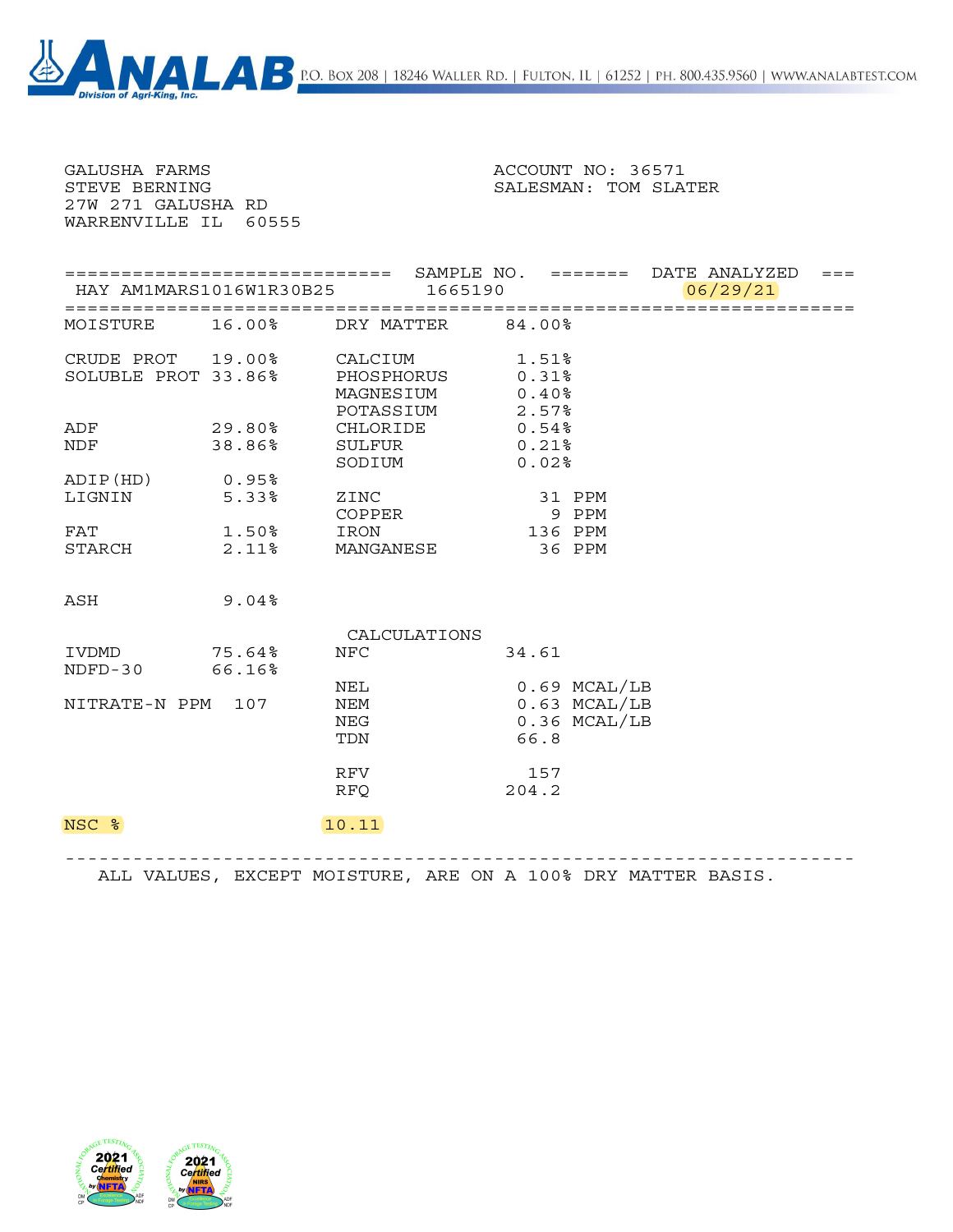| GALUSHA FARMS                                                                                                                |       |                                                                  | ACCOUNT NO: 36571                                        |
|------------------------------------------------------------------------------------------------------------------------------|-------|------------------------------------------------------------------|----------------------------------------------------------|
| STEVE BERNING<br>27W 271 GALUSHA RD<br>WARRENVILLE IL 60555                                                                  |       |                                                                  | SALESMAN: TOM SLATER                                     |
|                                                                                                                              |       | HAY M1APP0812S4T1W1BL25 1665191                                  | 06/29/21                                                 |
|                                                                                                                              |       | MOISTURE 10.05% DRY MATTER 89.96%                                |                                                          |
| SOLUBLE PROT 19.90%                                                                                                          |       | CRUDE PROT 9.99% CALCIUM<br>PHOSPHORUS<br>MAGNESIUM<br>POTASSIUM | 0.75%<br>0.13%<br>0.29%<br>1.78%                         |
| ADF 34.12%<br>NDF FOR THE STATE OF THE STATE OF THE STATE OF THE STATE OF THE STATE OF THE STATE OF THE STATE OF THE STATE O |       | CHLORIDE 0.84%<br>60.05% SULFUR 0.13%<br>SODIUM                  | $0.01$ %                                                 |
| ADIP(HD) 0.87%<br>LIGNIN                                                                                                     | 4.92% | ZINC<br>COPPER                                                   | 20 PPM<br>6 PPM                                          |
|                                                                                                                              |       | FAT 2.25% IRON<br>STARCH 3.12% MANGANESE 54 PPM                  | 660 PPM                                                  |
| ASH                                                                                                                          | 6.23% |                                                                  |                                                          |
| IVDMD 61.25%<br>NDFD-30 55.55%                                                                                               |       | CALCULATIONS<br><b>NFC</b>                                       | 25.43                                                    |
| NITRATE-N PPM 22                                                                                                             |       | NEL<br>NEM<br>NEG<br>TDN                                         | $0.66$ MCAL/LB<br>$0.56$ MCAL/LB<br>0.31 MCAL/LB<br>64.4 |
|                                                                                                                              |       | RFV<br><b>RFQ</b>                                                | 97<br>128.1                                              |
| NSC %                                                                                                                        |       | 11.42                                                            |                                                          |

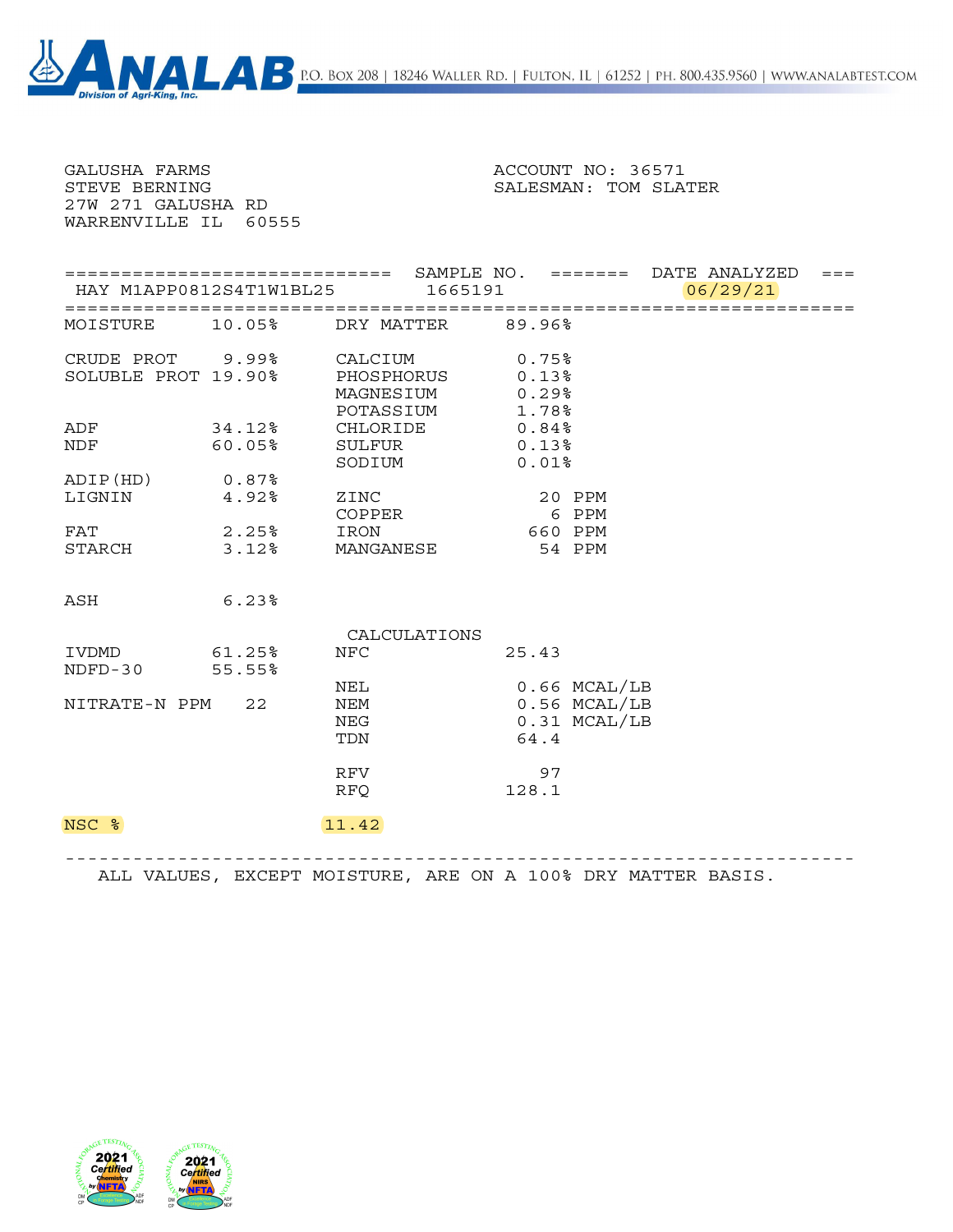| GALUSHA FARMS<br>STEVE BERNING<br>27W 271 GALUSHA RD<br>WARRENVILLE IL 60555 |                  | ACCOUNT NO: 36571<br>SALESMAN: TOM SLATER       |                                                          |          |         |
|------------------------------------------------------------------------------|------------------|-------------------------------------------------|----------------------------------------------------------|----------|---------|
|                                                                              |                  | HAY GM1SJP0811S3BL145IL 1665192                 |                                                          | 06/29/21 | $= = =$ |
| MOISTURE                                                                     |                  | 7.65% DRY MATTER 92.36%                         |                                                          |          |         |
| CRUDE PROT 11.98%<br>SOLUBLE PROT 16.80%                                     |                  | CALCIUM<br>PHOSPHORUS<br>MAGNESIUM<br>POTASSIUM | 0.65%<br>0.18%<br>0.29%<br>2.26%                         |          |         |
| ADF<br>NDF                                                                   | 32.96%<br>59.08% | CHLORIDE<br>SULFUR<br>SODIUM                    | 0.98%<br>0.21%<br>0.00%                                  |          |         |
| ADIP(HD) 0.61%<br>LIGNIN                                                     | 4.04%            | ZINC<br>COPPER                                  | 22 PPM<br>6 PPM                                          |          |         |
| FAT<br>STARCH 3.21%                                                          | 2.68%            | IRON<br>MANGANESE                               | 160 PPM<br>48 PPM                                        |          |         |
| ASH                                                                          | 5.70%            |                                                 |                                                          |          |         |
|                                                                              |                  | CALCULATIONS                                    |                                                          |          |         |
| IVDMD<br>NDFD-30 56.96%                                                      | 62.84%           | <b>NFC</b>                                      | 25.52                                                    |          |         |
| NITRATE-N PPM 41                                                             |                  | NEL<br>NEM<br>NEG<br>TDN                        | $0.68$ MCAL/LB<br>$0.58$ MCAL/LB<br>0.33 MCAL/LB<br>65.6 |          |         |
|                                                                              |                  | RFV<br><b>RFQ</b>                               | 100<br>142.7                                             |          |         |
| NSC %                                                                        |                  | 10.41                                           |                                                          |          |         |

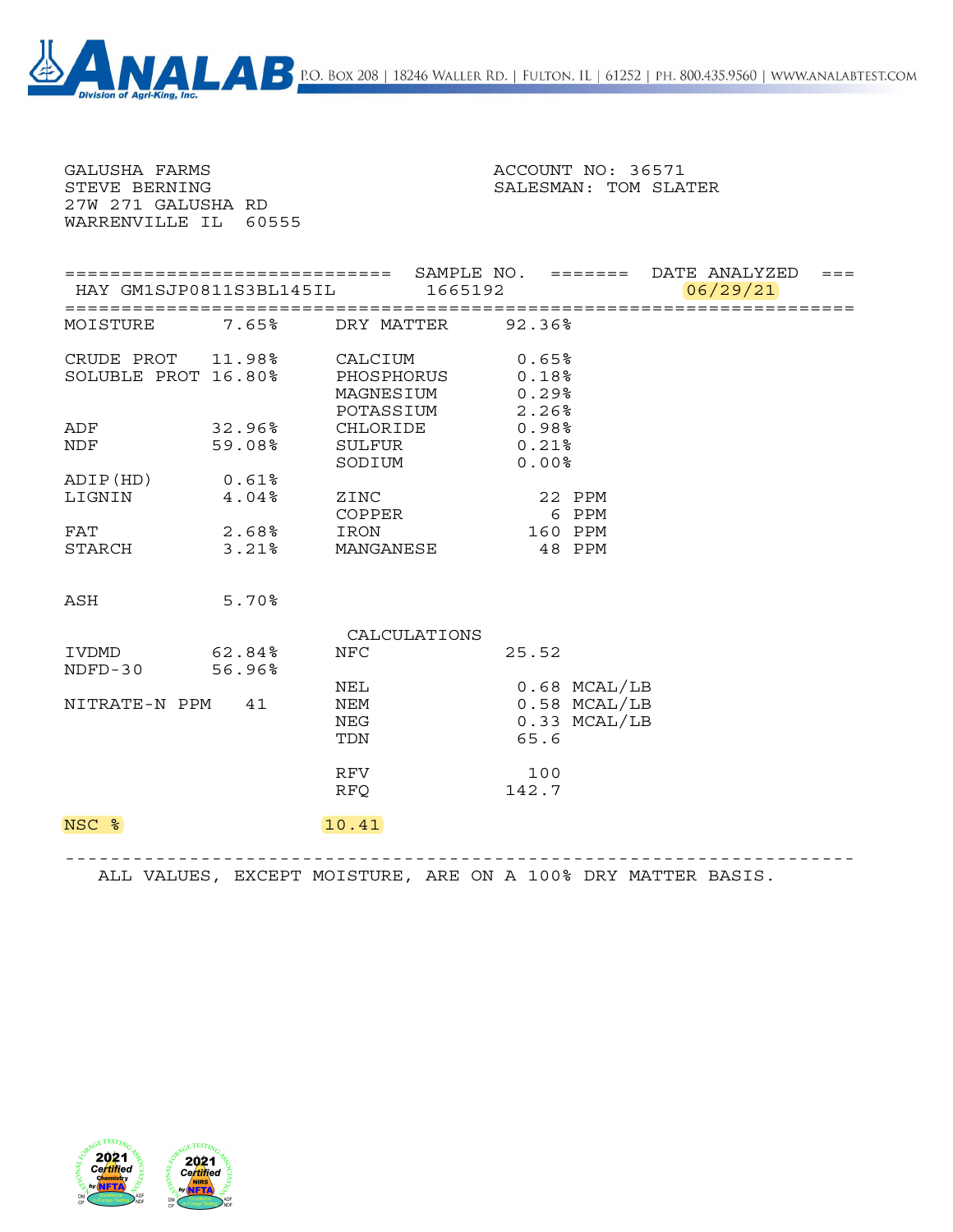| WARRENVILLE IL 60555 |                         |                         |          |                |          | $= = =$ |
|----------------------|-------------------------|-------------------------|----------|----------------|----------|---------|
|                      | HAY GM1KFS812S4BL1T150A | 1665193                 |          |                | 06/29/21 |         |
| MOISTURE             |                         | 8.01% DRY MATTER 91.99% |          |                |          |         |
|                      | CRUDE PROT 13.41%       | CALCIUM                 | $0.83\%$ |                |          |         |
| SOLUBLE PROT 16.07%  |                         | PHOSPHORUS              | 0.24%    |                |          |         |
|                      |                         | MAGNESIUM               | 0.33%    |                |          |         |
|                      |                         | POTASSIUM               | 1.93%    |                |          |         |
| ADF                  | 29.55%                  | CHLORIDE                | 0.87%    |                |          |         |
| NDF                  | 52.66%                  | SULFUR                  | 0.17%    |                |          |         |
|                      |                         | SODIUM                  | 0.02%    |                |          |         |
| ADIP(HD)             | 0.57%                   |                         |          |                |          |         |
| LIGNIN               | 3.91%                   | ZINC<br>COPPER          | 7 PPM    | 26 PPM         |          |         |
| FAT                  | 2.27%                   | IRON                    | 117 PPM  |                |          |         |
| STARCH               | 3.07%                   | MANGANESE               | 30 PPM   |                |          |         |
|                      |                         |                         |          |                |          |         |
| ASH                  | 5.68%                   |                         |          |                |          |         |
|                      |                         | CALCULATIONS            |          |                |          |         |
| IVDMD                | 70.16%                  | <b>NFC</b>              | 30.80    |                |          |         |
| $NDFD-30$            | 66.65%                  |                         |          |                |          |         |
|                      |                         | NEL                     |          | 0.71 MCAL/LB   |          |         |
| NITRATE-N PPM 35     |                         | NEM                     |          | $0.66$ MCAL/LB |          |         |
|                      |                         | NEG                     |          | $0.39$ MCAL/LB |          |         |
|                      |                         | TDN                     | 68.9     |                |          |         |
|                      |                         | RFV                     | 116      |                |          |         |
|                      |                         | <b>RFQ</b>              | 171.6    |                |          |         |
| NSC %                |                         | 12.77                   |          |                |          |         |

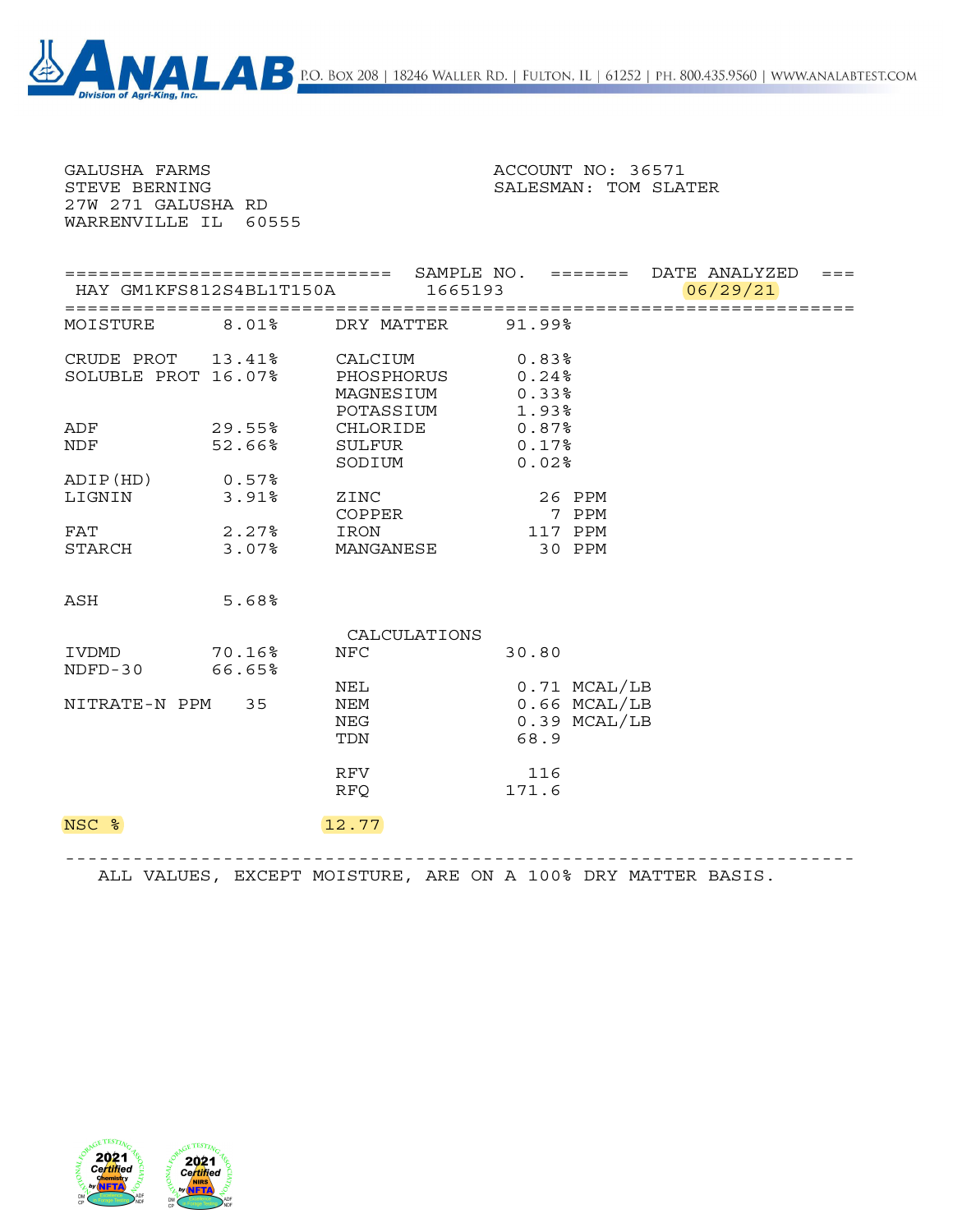| HAY G1SGSW11723R30B360E 1665194 |                                                                                                                |                                                                    |                                                                                          |                                                                                                                                                                                 |                                                    |
|---------------------------------|----------------------------------------------------------------------------------------------------------------|--------------------------------------------------------------------|------------------------------------------------------------------------------------------|---------------------------------------------------------------------------------------------------------------------------------------------------------------------------------|----------------------------------------------------|
|                                 |                                                                                                                |                                                                    |                                                                                          | 06/29/21                                                                                                                                                                        |                                                    |
|                                 |                                                                                                                |                                                                    |                                                                                          |                                                                                                                                                                                 |                                                    |
|                                 |                                                                                                                |                                                                    |                                                                                          |                                                                                                                                                                                 |                                                    |
| 57.16%                          | SULFUR                                                                                                         |                                                                    |                                                                                          |                                                                                                                                                                                 |                                                    |
|                                 | ZINC                                                                                                           |                                                                    |                                                                                          |                                                                                                                                                                                 |                                                    |
|                                 | IRON                                                                                                           |                                                                    |                                                                                          |                                                                                                                                                                                 |                                                    |
| $7.21\%$                        |                                                                                                                |                                                                    |                                                                                          |                                                                                                                                                                                 |                                                    |
|                                 |                                                                                                                |                                                                    |                                                                                          |                                                                                                                                                                                 |                                                    |
|                                 | NFC                                                                                                            |                                                                    |                                                                                          |                                                                                                                                                                                 |                                                    |
|                                 | NEM<br>NEG<br>TDN                                                                                              |                                                                    |                                                                                          |                                                                                                                                                                                 |                                                    |
|                                 | RFV<br>RFQ                                                                                                     |                                                                    |                                                                                          |                                                                                                                                                                                 |                                                    |
|                                 | 11.36                                                                                                          |                                                                    |                                                                                          |                                                                                                                                                                                 |                                                    |
|                                 | SOLUBLE PROT 19.31%<br>ADIP(HD) 0.54%<br>2.78%<br>STARCH 2.06%<br>68.63%<br>NDFD-30 64.64%<br>NITRATE-N PPM 25 | CRUDE PROT $13.45\%$<br>31.17%<br>SODIUM<br>COPPER<br>2.33%<br>NEL | CALCIUM<br>PHOSPHORUS<br>MAGNESIUM<br>POTASSIUM<br>CHLORIDE<br>MANGANESE<br>CALCULATIONS | MOISTURE 13.52% DRY MATTER 86.48%<br>0.45%<br>$0.28\%$<br>0.19%<br>2.25%<br>0.73%<br>$0.20$ %<br>0.00%<br>22 PPM<br>5 PPM<br>252 PPM<br>74 PPM<br>25.41<br>67.0<br>105<br>152.8 | $0.69$ MCAL/LB<br>$0.63$ MCAL/LB<br>$0.37$ MCAL/LB |

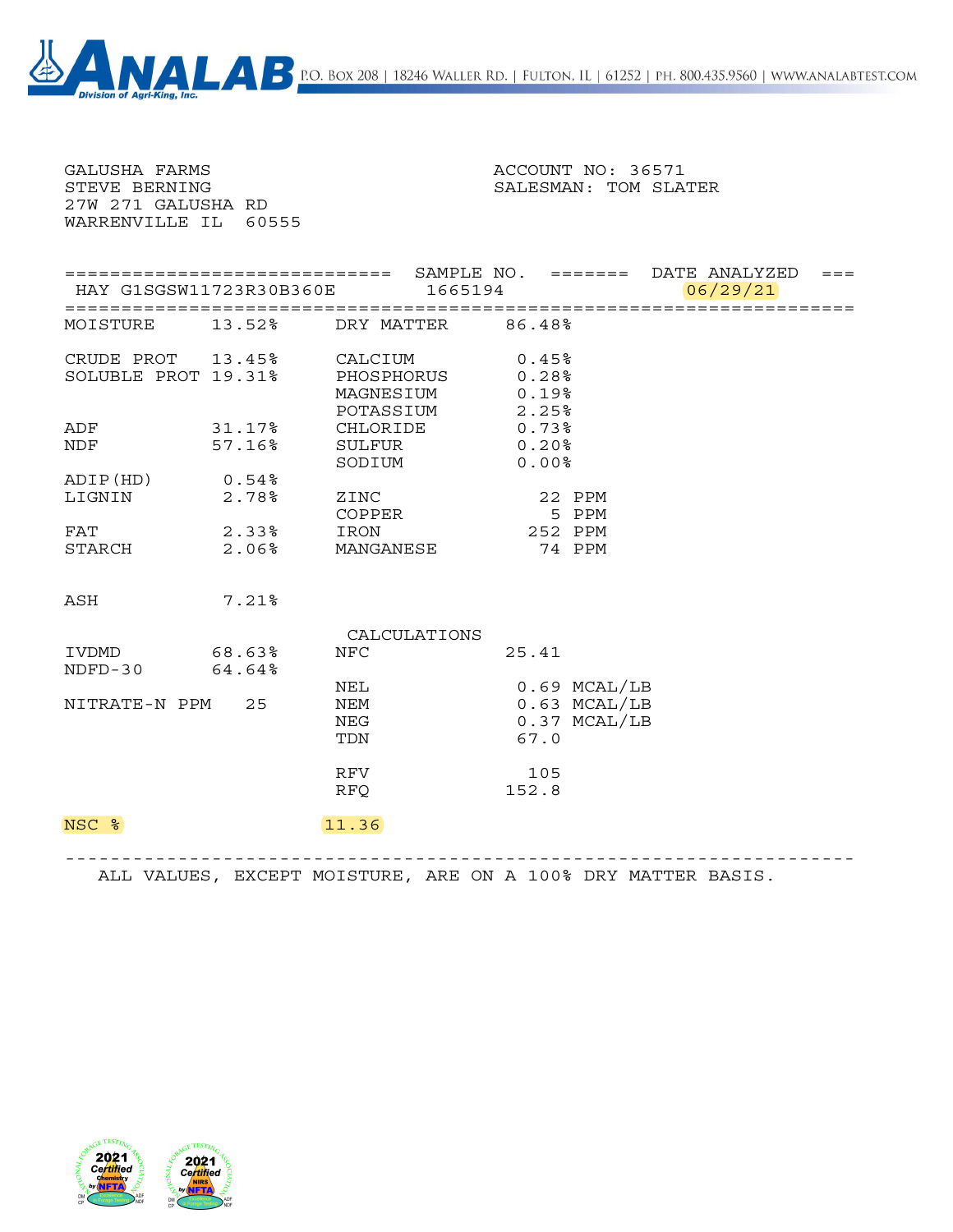| GALUSHA FARMS<br>STEVE BERNING<br>27W 271 GALUSHA RD<br>WARRENVILLE IL 60555 |                      | ACCOUNT NO: 36571<br>SALESMAN: TOM SLATER                        |                                                            |                                                                     |                         |
|------------------------------------------------------------------------------|----------------------|------------------------------------------------------------------|------------------------------------------------------------|---------------------------------------------------------------------|-------------------------|
|                                                                              | HAY GM2MAXG1316S2BL1 |                                                                  | 1696456                                                    | ===================================== DATE ANALYZED ===<br>11/17/21 |                         |
| MOISTURE 8.70%                                                               |                      | DRY MATTER 91.30%                                                |                                                            | <b>HEM</b>                                                          | 20.78%                  |
| SOLUBLE PROT 25.26%                                                          |                      | CRUDE PROT 9.11% CALCIUM<br>PHOSPHORUS<br>MAGNESIUM<br>POTASSIUM | 0.38%<br>0.26%<br>$0.23\%$<br>1.77%                        | SUGARS<br>FRUCTOSE<br>GLUCOSE<br>SUCROSE                            | 1.91%<br>1.66%<br>1.26% |
| ADF 41.53%<br><b>NDF</b>                                                     | $62.31$ <sup>8</sup> | SULFUR<br>SODIUM                                                 | CHLORIDE 0.41%<br>$0.11$ $8$<br>0.02%                      | MANNITOL                                                            | 0.21%                   |
| ADIP(HD) 1.19%<br>LIGNIN                                                     | 6.09%                | ZINC<br>COPPER                                                   | 23 PPM<br>5 PPM                                            |                                                                     |                         |
| FAT<br>$STARCH$ 4.21%                                                        | 2.04%                | IRON<br>MANGANESE                                                | 1200 PPM<br>67 PPM                                         |                                                                     |                         |
| ASH                                                                          | 9.97%                |                                                                  |                                                            |                                                                     |                         |
|                                                                              |                      | CALCULATIONS                                                     |                                                            |                                                                     |                         |
| IVDMD 56.94%<br>NDFD-30 46.81%                                               |                      | <b>NFC</b>                                                       | 19.50                                                      |                                                                     |                         |
| NITRATE-N PPM 29                                                             |                      | NEL<br>NEM<br>NEG<br>TDN                                         | $0.57$ MCAL/LB<br>$0.43$ MCAL/LB<br>$0.19$ MCAL/LB<br>56.1 |                                                                     |                         |
|                                                                              |                      | RFV<br><b>RFQ</b>                                                | 84<br>88.5                                                 |                                                                     |                         |
| NSC %                                                                        |                      | 9.0                                                              |                                                            |                                                                     |                         |

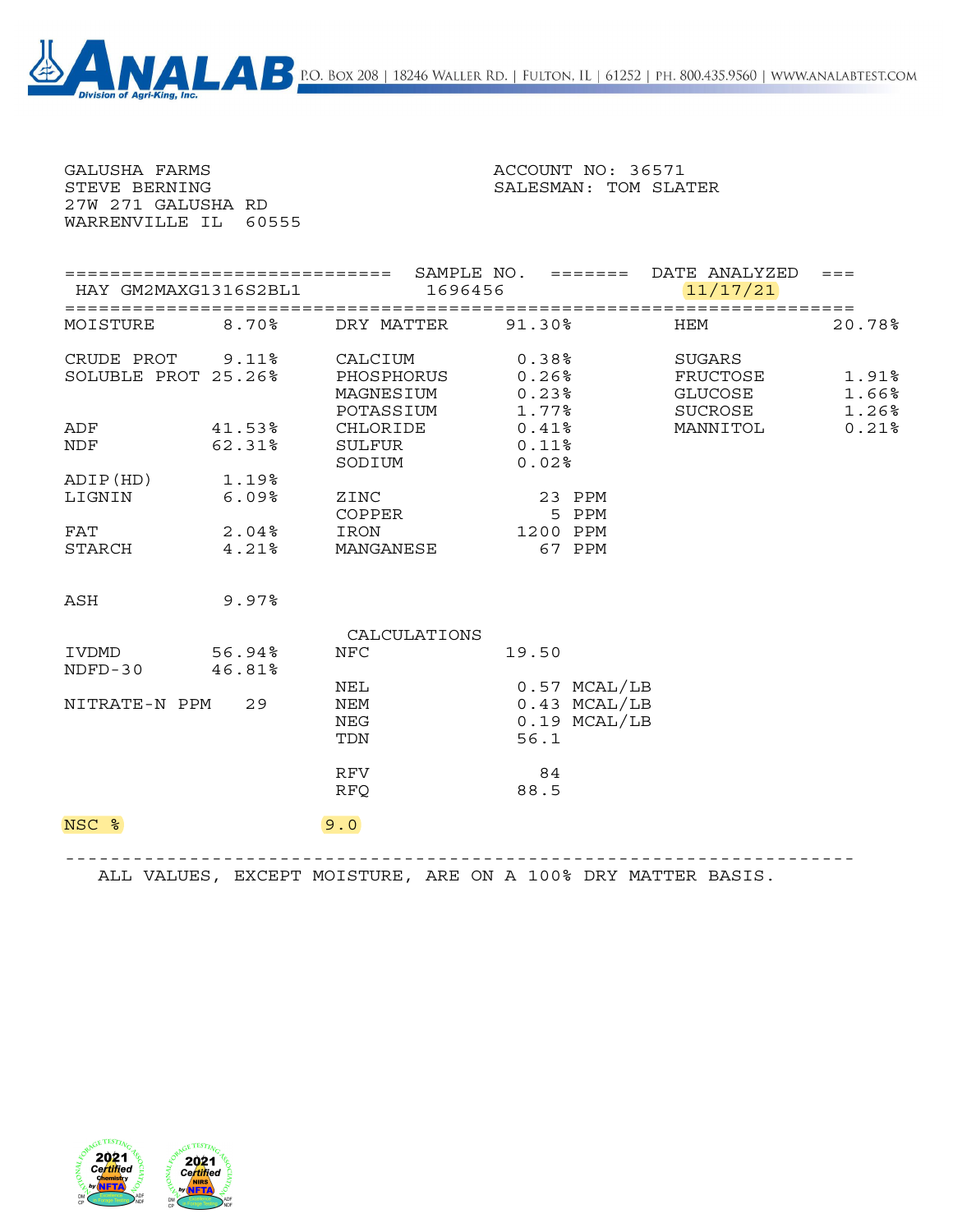) x 208 | 18246 Waller Rd. | Fulton, IL | 61252 | ph. 800.435.9560 | www.analabtest.com

| BО<br><b>Division of Agri-King, Inc.</b> |
|------------------------------------------|
|------------------------------------------|

| <b>GALUSHA FARMS</b><br>STEVE BERNING<br>27W 271 GALUSHA RD<br>WARRENVILLE IL 60555 |                          | ACCOUNT NO: 36571<br>SALESMAN: TOM SLATER                                                           |                                                              |                                          |                         |
|-------------------------------------------------------------------------------------|--------------------------|-----------------------------------------------------------------------------------------------------|--------------------------------------------------------------|------------------------------------------|-------------------------|
|                                                                                     | HAY AM3SJG0030W1S2B2     |                                                                                                     | 1696457                                                      | 11/17/21                                 |                         |
|                                                                                     | MOISTURE 4.98%           | DRY MATTER 95.02%                                                                                   |                                                              | <b>HEM</b>                               | 16.85%                  |
| SOLUBLE PROT 29.31%                                                                 |                          | CRUDE PROT 15.01% CALCIUM<br>SOLUBLE PROT 29.31% PHOSPHORUS<br>PHOSPHORUS<br>MAGNESIUM<br>POTASSIUM | 1.03%<br>$0.22$ %<br>0.26%<br>2.65%                          | SUGARS<br>FRUCTOSE<br>GLUCOSE<br>SUCROSE | 1.58%<br>0.18%<br>1.47% |
|                                                                                     | ADF 39.36%<br>NDF 56.21% | SULFUR<br>SODIUM                                                                                    | CHLORIDE 0.93%<br>$0.22$ %<br>0.02%                          | MANNITOL                                 | 0.12%                   |
| ADIP(HD) 1.14%<br>LIGNIN                                                            | 7.60%                    | ZINC<br>COPPER                                                                                      | 22 PPM<br>9 PPM                                              |                                          |                         |
| FAT<br>STARCH                                                                       | 1.48%<br>2.47%           | IRON<br>MANGANESE 38 PPM                                                                            | 312 PPM                                                      |                                          |                         |
| ASH                                                                                 | 9.47%                    |                                                                                                     |                                                              |                                          |                         |
|                                                                                     |                          | CALCULATIONS                                                                                        |                                                              |                                          |                         |
| IVDMD<br>NDFD-30 44.49%                                                             | 61.53%                   | NFC                                                                                                 | 21.51                                                        |                                          |                         |
| NITRATE-N PPM 342                                                                   |                          | NEL<br>NEM<br>NEG<br>TDN                                                                            | $0.59$ $MCAL/LB$<br>$0.49$ MCAL/LB<br>$0.24$ MCAL/LB<br>57.7 |                                          |                         |
|                                                                                     |                          | RFV<br><b>RFQ</b>                                                                                   | 96<br>93.4                                                   |                                          |                         |
| NSC %                                                                               |                          | 5.7                                                                                                 |                                                              |                                          |                         |



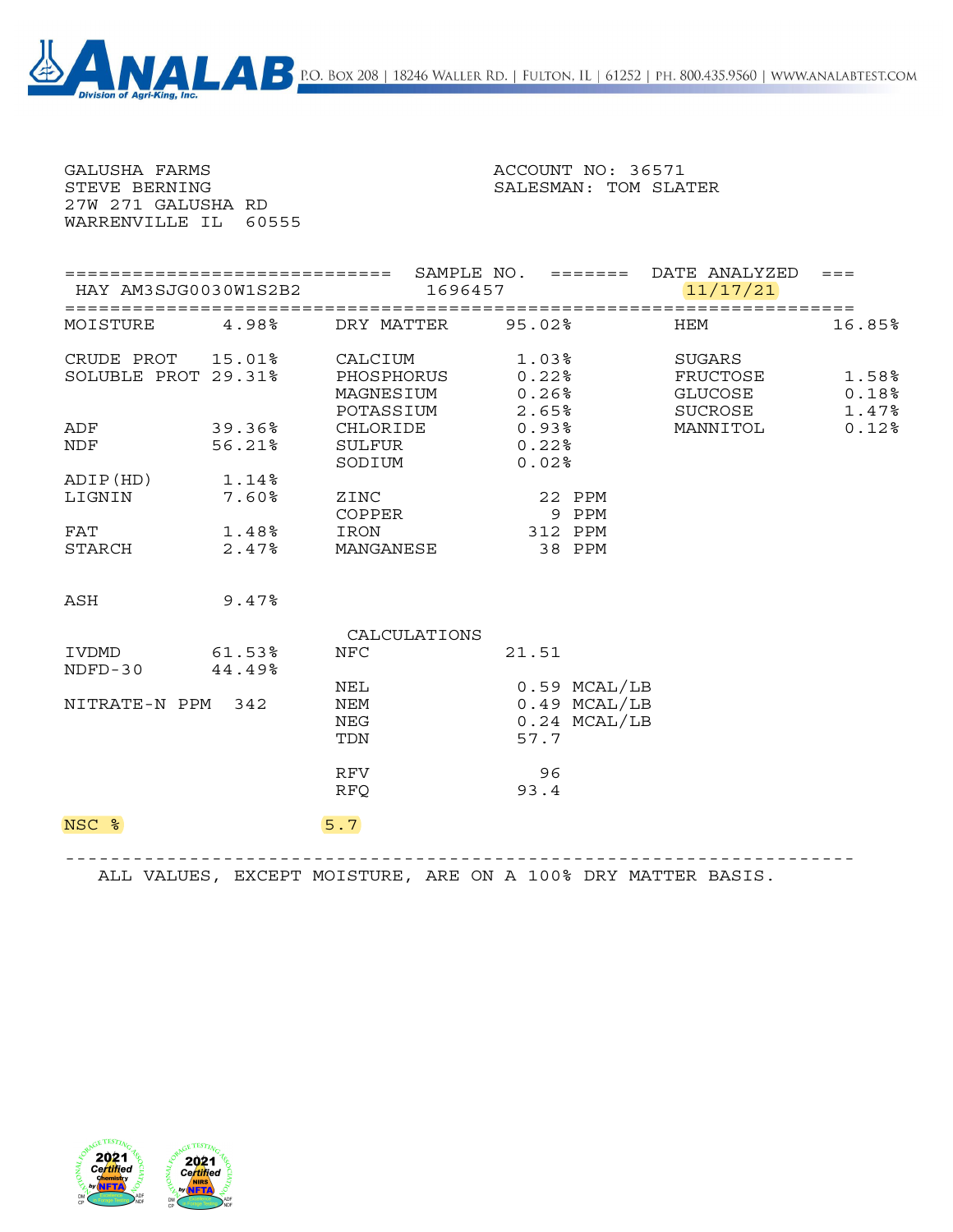| GALUSHA FARMS<br>STEVE BERNING<br>27W 271 GALUSHA RD<br>WARRENVILLE IL 60555 |                |                                                                  | ACCOUNT NO: 36571<br>SALESMAN: TOM SLATER                    |                                          |                            |
|------------------------------------------------------------------------------|----------------|------------------------------------------------------------------|--------------------------------------------------------------|------------------------------------------|----------------------------|
| HAY G1WHP1219S245                                                            |                |                                                                  | 1696458                                                      | 11/17/21                                 |                            |
| MOISTURE 19.26%                                                              |                | DRY MATTER 80.74%                                                |                                                              | HEM                                      | 24.43%                     |
| SOLUBLE PROT 20.00%                                                          |                | CRUDE PROT 8.75% CALCIUM<br>PHOSPHORUS<br>MAGNESIUM<br>POTASSIUM | 0.39%<br>0.18%<br>0.18%<br>0.98%                             | SUGARS<br>FRUCTOSE<br>GLUCOSE<br>SUCROSE | $2.42\%$<br>1.51%<br>2.40% |
| ADF 37.88%<br>NDF 62.31%                                                     |                | CHLORIDE<br>SULFUR<br>SODIUM                                     | $0.32$ %<br>$0.17$ %<br>$0.00$ %                             | MANNITOL                                 | 0.27%                      |
| ADIP(HD)<br>LIGNIN                                                           | 0.77%<br>4.34% | ZINC<br>COPPER                                                   | 25 PPM<br>4 PPM                                              |                                          |                            |
| FAT 2.84%<br>STARCH 2.67%                                                    |                | IRON                                                             | 482 PPM<br>MANGANESE 54 PPM                                  |                                          |                            |
| ASH                                                                          | $8.23\%$       |                                                                  |                                                              |                                          |                            |
|                                                                              |                | CALCULATIONS                                                     |                                                              |                                          |                            |
| IVDMD 55.70%<br>NDFD-30 39.64%                                               |                | <b>NFC</b>                                                       | 19.90                                                        |                                          |                            |
| NITRATE-N PPM 19                                                             |                | NEL<br><b>NEM</b><br>NEG<br>TDN                                  | $0.62$ MCAL/LB<br>$0.50$ $MCAL/LB$<br>$0.25$ MCAL/LB<br>60.2 |                                          |                            |
|                                                                              |                | RFV<br><b>RFQ</b>                                                | 89<br>89.5                                                   |                                          |                            |
| NSC %                                                                        |                | 9.0                                                              |                                                              |                                          |                            |

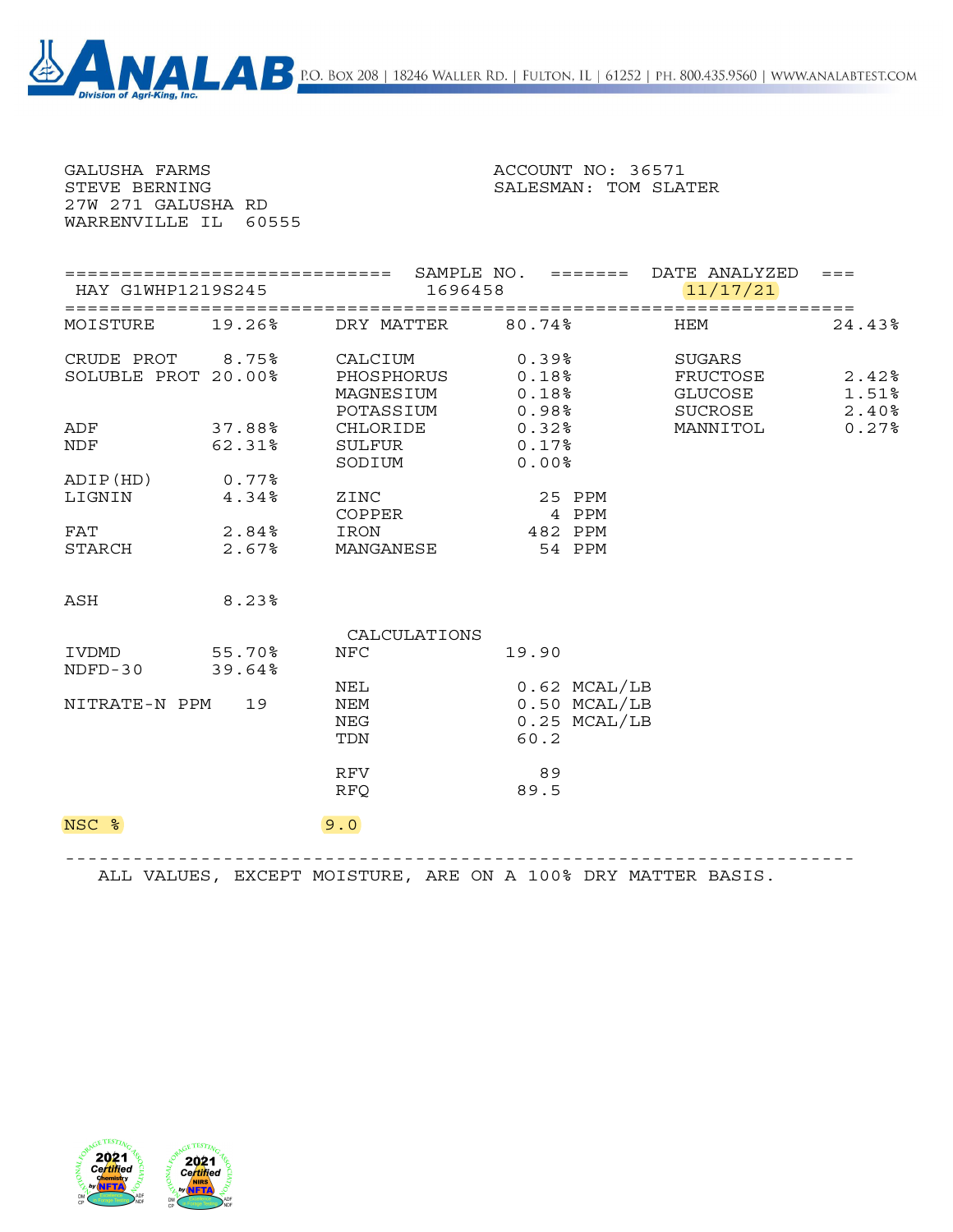ox 208 | 18246 Waller Rd. | Fulton, IL | 61252 | ph. 800.435.9560 | www.analabtest.com

| В<br><b>Division of Agri-King, Inc.</b> |
|-----------------------------------------|
|-----------------------------------------|

| <b>GALUSHA FARMS</b><br>STEVE BERNING<br>27W 271 GALUSHA RD<br>WARRENVILLE IL 60555 |                |                                                                                                     | ACCOUNT NO: 36571<br>SALESMAN: TOM SLATER                    |                                          |                         |
|-------------------------------------------------------------------------------------|----------------|-----------------------------------------------------------------------------------------------------|--------------------------------------------------------------|------------------------------------------|-------------------------|
| HAY GM2LWG1017S2BR2 40                                                              |                |                                                                                                     | 1696459                                                      | 11/17/21                                 |                         |
| MOISTURE                                                                            | 19.74%         | DRY MATTER 80.27%                                                                                   |                                                              | <b>HEM</b>                               | 18.38%                  |
| SOLUBLE PROT 23.80%                                                                 |                | CRUDE PROT 11.71% CALCIUM<br>SOLUBLE PROT 23.80% PHOSPHORUS<br>PHOSPHORUS<br>MAGNESIUM<br>POTASSIUM | 0.68%<br>0.25%<br>$0.30\%$<br>1.69%                          | SUGARS<br>FRUCTOSE<br>GLUCOSE<br>SUCROSE | 3.50%<br>2.40%<br>2.08% |
| ADF 35.38%<br><b>NDF</b>                                                            | 53.76%         | SULFUR<br>SODIUM                                                                                    | CHLORIDE 0.84%<br>0.21%<br>$0.01$ %                          | MANNITOL                                 | 0.30%                   |
| ADIP(HD) 1.09%<br>LIGNIN                                                            | 4.76%          | ZINC<br>COPPER                                                                                      | 20 PPM<br>6 PPM                                              |                                          |                         |
| FAT<br>STARCH                                                                       | 2.35%<br>4.00% | IRON<br>MANGANESE 124 PPM                                                                           | 392 PPM                                                      |                                          |                         |
| ASH                                                                                 | 9.80%          |                                                                                                     |                                                              |                                          |                         |
|                                                                                     |                | CALCULATIONS                                                                                        |                                                              |                                          |                         |
| IVDMD<br>NDFD-30 51.30%                                                             | 64.49%         | NFC                                                                                                 | 25.17                                                        |                                          |                         |
| NITRATE-N PPM 29                                                                    |                | NEL<br>NEM<br>NEG<br>TDN                                                                            | $0.65$ MCAL/LB<br>$0.54$ $MCAL/LB$<br>$0.29$ MCAL/LB<br>63.0 |                                          |                         |
|                                                                                     |                | RFV<br><b>RFQ</b>                                                                                   | 106<br>118.0                                                 |                                          |                         |
| NSC %                                                                               |                | 12.0                                                                                                |                                                              |                                          |                         |

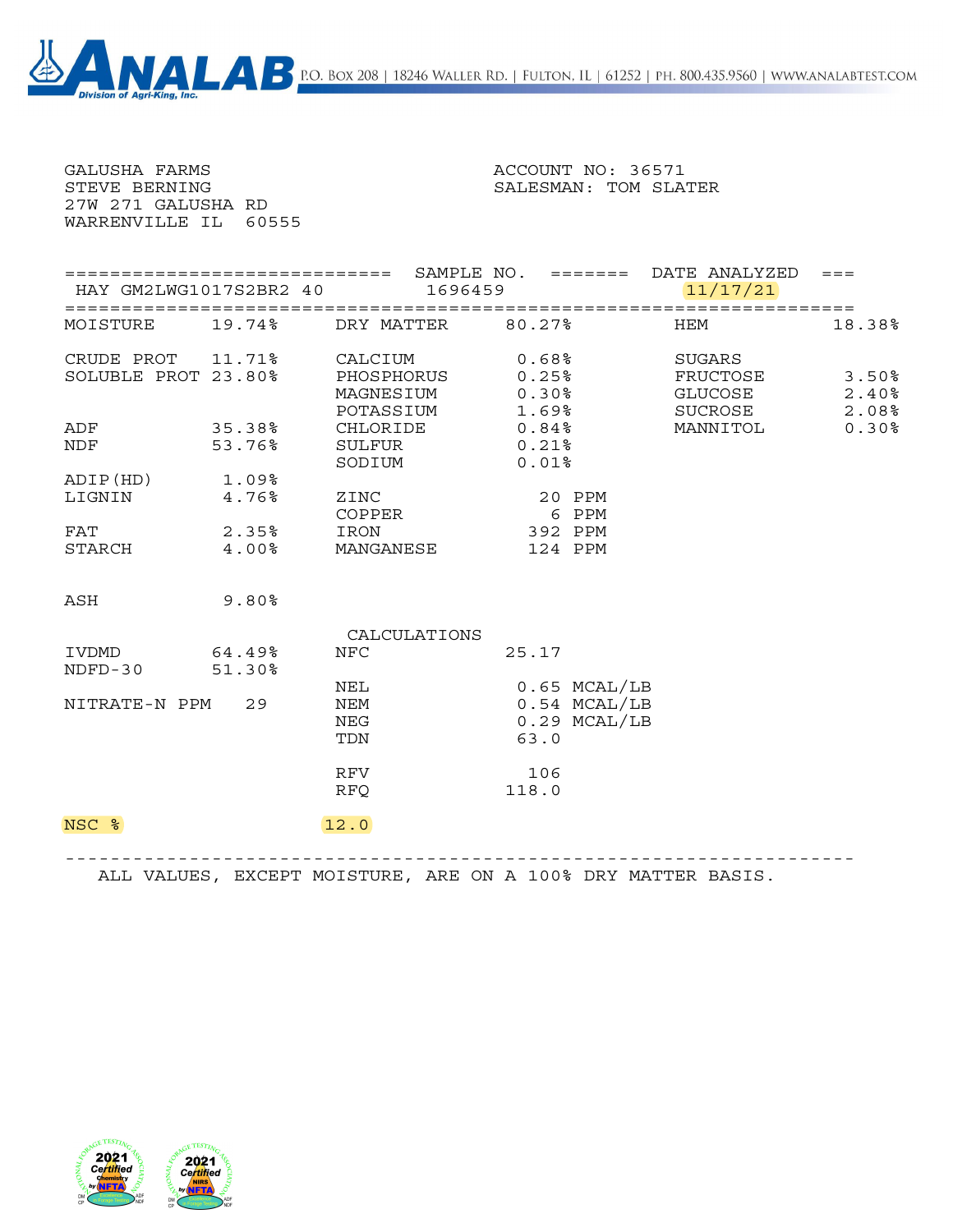| GALUSHA FARMS<br>STEVE BERNING<br>27W 271 GALUSHA RD<br>WARRENVILLE IL 60555 |                            |                                                    | ACCOUNT NO: 36571<br>SALESMAN: TOM SLATER                |                                                |                |
|------------------------------------------------------------------------------|----------------------------|----------------------------------------------------|----------------------------------------------------------|------------------------------------------------|----------------|
| HAY G2C0MSG1720 48                                                           |                            |                                                    | 1696460                                                  | 11/17/21                                       | $=$ $=$ $=$    |
| MOISTURE 7.90%                                                               |                            | DRY MATTER 92.10%                                  |                                                          | HEM                                            | 19.90%         |
| SOLUBLE PROT 21.67%                                                          |                            | CRUDE PROT 9.86% CALCIUM<br>MAGNESIUM<br>POTASSIUM | $0.53$ %<br>PHOSPHORUS 0.29%<br>$0.30\%$<br>1.43%        | SUGARS<br>FRUCTOSE 4.12%<br>GLUCOSE<br>SUCROSE | 2.87%<br>1.82% |
| ADF<br><b>NDF</b>                                                            | 36.29%<br>56.19%           | CHLORIDE<br>SULFUR<br>SODIUM                       | 0.88%<br>$0.22\$<br>$0.01$ %                             | MANNITOL                                       | 0.28%          |
| ADIP(HD) 0.90%<br>LIGNIN                                                     | $3.90\%$                   | ZINC<br>COPPER                                     | 26 PPM<br>5 PPM                                          |                                                |                |
| FAT<br>STARCH                                                                | $2.28$ $^{\circ}$<br>3.76% | IRON<br>MANGANESE                                  | 382 PPM<br>47 PPM                                        |                                                |                |
| ASH                                                                          | 10.43%                     |                                                    |                                                          |                                                |                |
| IVDMD<br>$NDFD-30$                                                           | 61.55%<br>49.37%           | CALCULATIONS<br><b>NFC</b>                         | 23.20                                                    |                                                |                |
| NITRATE-N PPM 49                                                             |                            | NEL<br>NEM<br>NEG<br>TDN                           | $0.64$ MCAL/LB<br>0.53 MCAL/LB<br>$0.27$ MCAL/LB<br>61.9 |                                                |                |
|                                                                              |                            | <b>RFV</b>                                         | 100                                                      |                                                |                |

NSC % 12.6

 $\blacktriangle$ 

 ---------------------------------------------------------------------- ALL VALUES, EXCEPT MOISTURE, ARE ON A 100% DRY MATTER BASIS.

RFQ 104.7



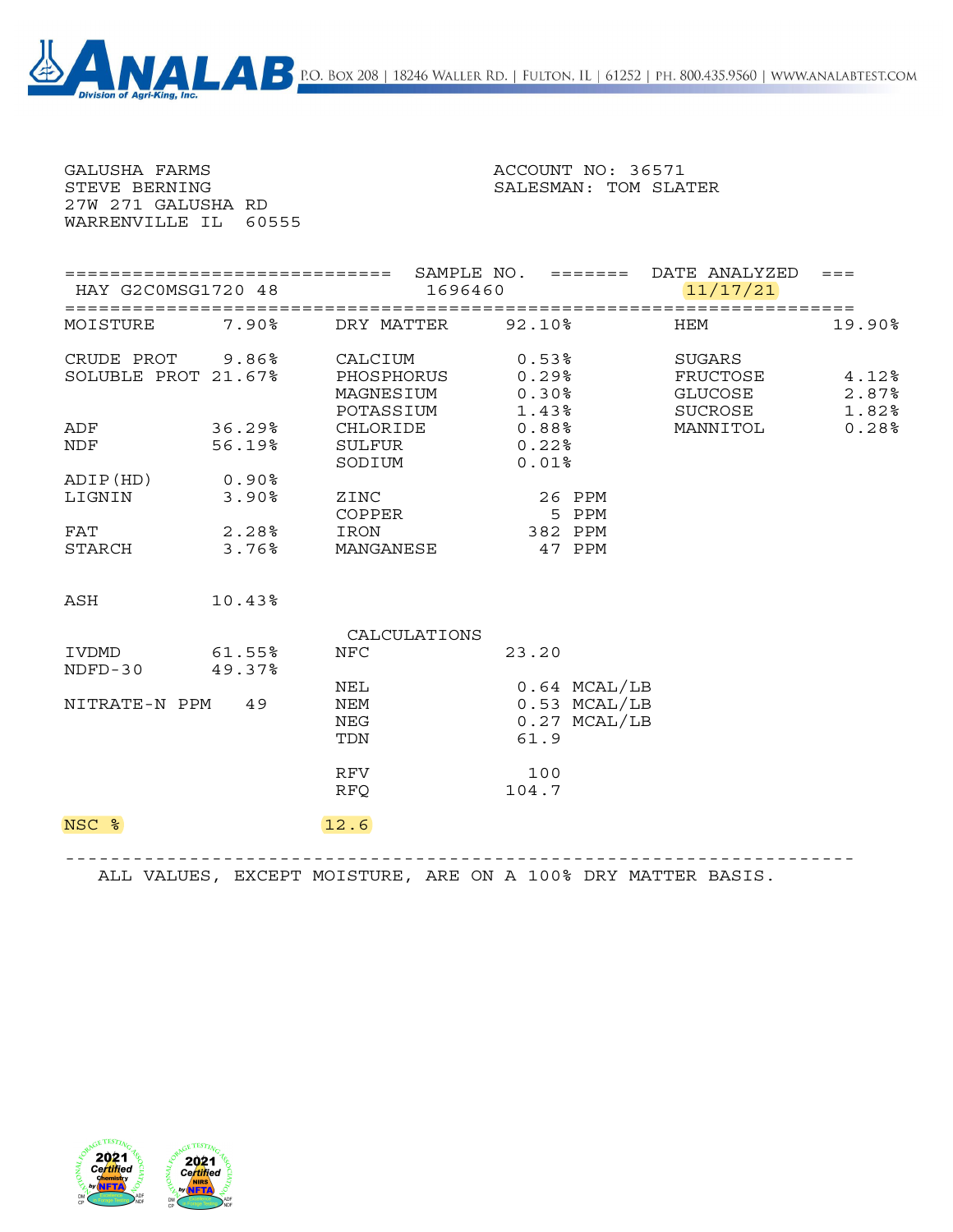| GALUSHA FARMS<br>STEVE BERNING<br>27W 271 GALUSHA RD | WARRENVILLE IL 60555                     | ACCOUNT NO: 36571<br>SALESMAN: TOM SLATER       |                                                              |                                          |                         |  |  |
|------------------------------------------------------|------------------------------------------|-------------------------------------------------|--------------------------------------------------------------|------------------------------------------|-------------------------|--|--|
|                                                      | HAY AM3MAG1519S145                       |                                                 | 1713235                                                      | 02/11/22                                 |                         |  |  |
|                                                      | MOISTURE 15.76%                          | DRY MATTER 84.24%                               |                                                              | HEM                                      | 14.36%                  |  |  |
|                                                      | CRUDE PROT 16.17%<br>SOLUBLE PROT 30.56% | CALCIUM<br>PHOSPHORUS<br>MAGNESIUM<br>POTASSIUM | 1.44%<br>$0.27\$<br>0.45%<br>1.81%                           | SUGARS<br>FRUCTOSE<br>GLUCOSE<br>SUCROSE | 0.90%<br>0.13%<br>1.60% |  |  |
| ADF<br>NDF                                           | 38.88<br>53.24%                          | CHLORIDE<br>SULFUR<br>SODIUM                    | 0.65%<br>$0.27\$<br>0.08%                                    | MANNITOL                                 | 0.35%                   |  |  |
| ADIP(HD) 1.36%<br>LIGNIN                             | 8.31%                                    | ZINC<br>COPPER                                  | 32 PPM<br>9 PPM                                              |                                          |                         |  |  |
| FAT<br>STARCH                                        | 1.44%<br>2.21%                           | IRON<br>MANGANESE                               | 322 PPM<br>40 PPM                                            |                                          |                         |  |  |
| ASH                                                  | 9.54%                                    |                                                 |                                                              |                                          |                         |  |  |
|                                                      |                                          | CALCULATIONS                                    |                                                              |                                          |                         |  |  |
| IVDMD 62.09%<br>$NDFD-30$                            | 42.77%                                   | <b>NFC</b>                                      | 23.85                                                        |                                          |                         |  |  |
| NITRATE-N PPM 59                                     |                                          | NEL<br>NEM<br>NEG<br>TDN                        | $0.59$ MCAL/LB<br>$0.50$ $MCAL/LB$<br>$0.25$ MCAL/LB<br>58.2 |                                          |                         |  |  |
|                                                      |                                          | RFV<br><b>RFQ</b>                               | 102<br>92.6                                                  |                                          |                         |  |  |
| <b>NSC</b>                                           |                                          | 4.81                                            |                                                              |                                          |                         |  |  |

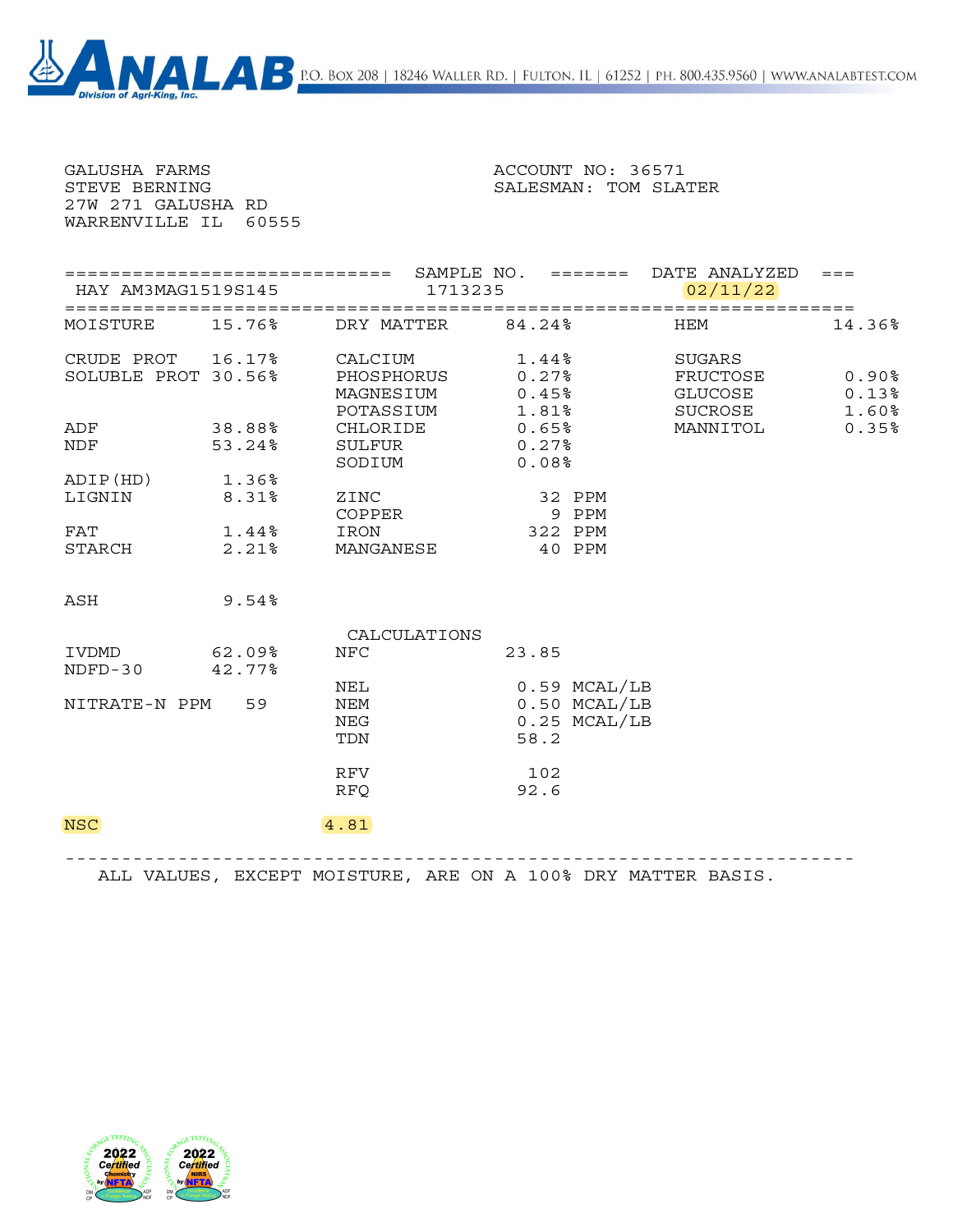| <b>GALUSHA FARMS</b><br>STEVE BERNING<br>27W 271 GALUSHA RD | WARRENVILLE IL 60555     | ACCOUNT NO: 36571<br>SALESMAN: TOM SLATER                                                           |                                                          |                                          |                         |  |  |
|-------------------------------------------------------------|--------------------------|-----------------------------------------------------------------------------------------------------|----------------------------------------------------------|------------------------------------------|-------------------------|--|--|
|                                                             | HAY A4SJP0914S2BL1 53    | 1713236                                                                                             |                                                          | 02/11/22                                 |                         |  |  |
|                                                             | MOISTURE 13.17%          | DRY MATTER 86.84%                                                                                   |                                                          | HEM                                      | 6.58%                   |  |  |
| SOLUBLE PROT 27.40%                                         |                          | CRUDE PROT 21.27% CALCIUM<br>SOLUBLE PROT 27.40% PHOSPHORUS<br>PHOSPHORUS<br>MAGNESIUM<br>POTASSIUM | $1.90\%$<br>$0.20\%$<br>0.43%<br>1.36%                   | SUGARS<br>FRUCTOSE<br>GLUCOSE<br>SUCROSE | 4.67%<br>1.27%<br>3.01% |  |  |
|                                                             | ADF 24.99%<br>NDF 31.57% | SULFUR<br>SODIUM                                                                                    | CHLORIDE 0.86%<br>0.35%<br>0.06%                         | MANNITOL                                 | 0.31%                   |  |  |
| ADIP(HD) 0.89%<br>LIGNIN                                    | 5.60%                    | ZINC<br>COPPER                                                                                      | 33 PPM<br>9 PPM                                          |                                          |                         |  |  |
| FAT<br>STARCH                                               | 1.63%                    | IRON<br>4.01% MANGANESE 34 PPM                                                                      | 275 PPM                                                  |                                          |                         |  |  |
| ASH                                                         | 10.39%                   |                                                                                                     |                                                          |                                          |                         |  |  |
|                                                             |                          | CALCULATIONS                                                                                        |                                                          |                                          |                         |  |  |
| IVDMD 78.47%<br>NDFD-30 49.92%                              |                          | <b>NFC</b>                                                                                          | 37.93                                                    |                                          |                         |  |  |
| NITRATE-N PPM 37                                            |                          | NEL<br><b>NEM</b><br>NEG<br>TDN                                                                     | 0.75 MCAL/LB<br>$0.70$ MCAL/LB<br>$0.43$ MCAL/LB<br>71.9 |                                          |                         |  |  |
|                                                             |                          | RFV<br><b>RFQ</b>                                                                                   | 205<br>207.3                                             |                                          |                         |  |  |
| <b>NSC</b>                                                  |                          | 13.01                                                                                               |                                                          |                                          |                         |  |  |

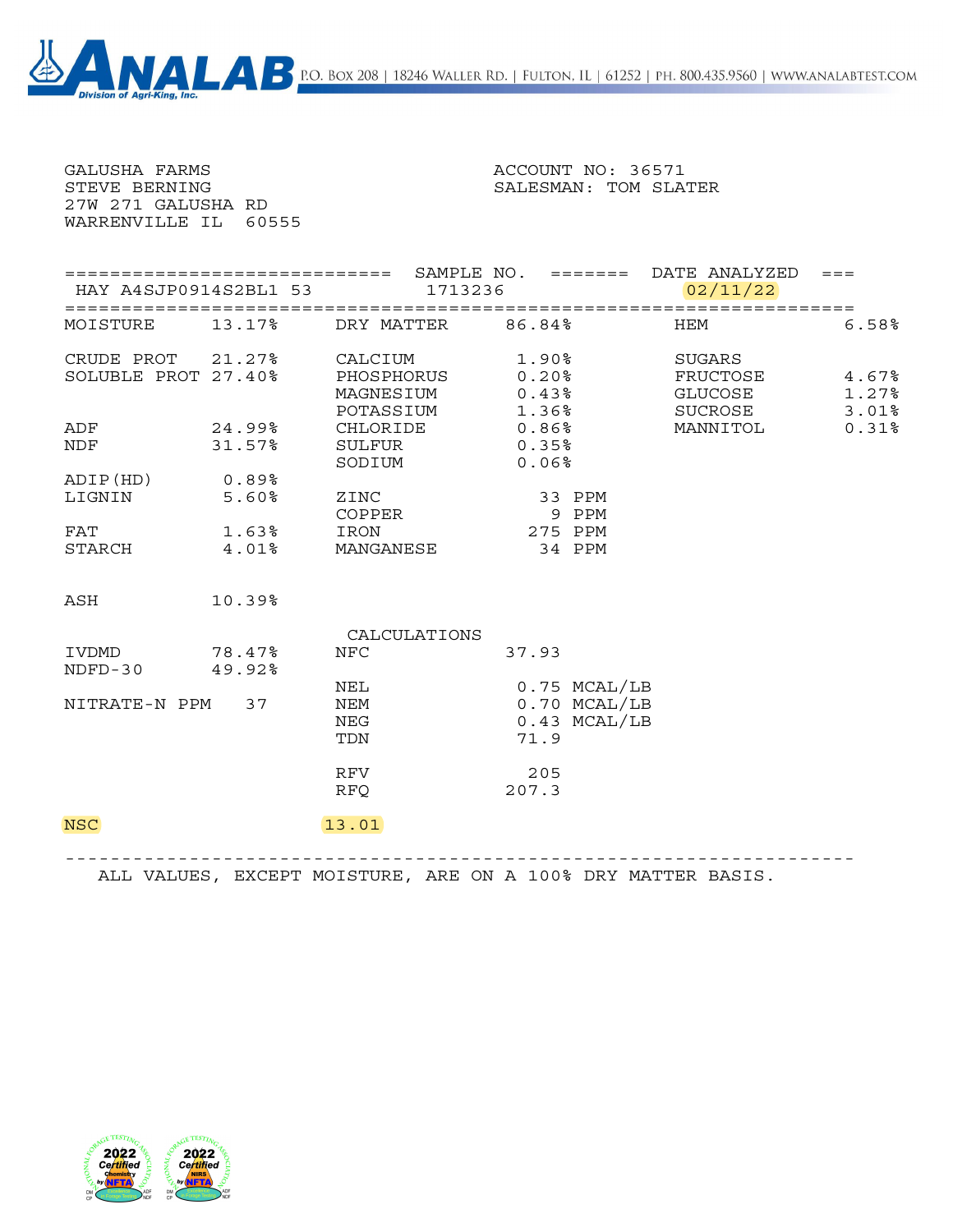| GALUSHA FARMS<br>STEVE BERNING<br>27W 271 GALUSHA RD<br>WARRENVILLE IL 60555 |                        | ACCOUNT NO: 36571<br>SALESMAN: TOM SLATER       |                                                            |                                          |                         |  |  |
|------------------------------------------------------------------------------|------------------------|-------------------------------------------------|------------------------------------------------------------|------------------------------------------|-------------------------|--|--|
|                                                                              | HAY A4MAP0016 400-600# | 1713237                                         |                                                            | 02/11/22                                 |                         |  |  |
| MOISTURE                                                                     | $20.24\%$              | DRY MATTER 79.76%                               |                                                            | HEM                                      | 11.96%                  |  |  |
| CRUDE PROT 19.80%<br>SOLUBLE PROT 27.17%                                     |                        | CALCIUM<br>PHOSPHORUS<br>MAGNESIUM<br>POTASSIUM | 1.44%<br>$0.32\$<br>0.29%<br>1.61%                         | SUGARS<br>FRUCTOSE<br>GLUCOSE<br>SUCROSE | 0.88%<br>0.30%<br>1.95% |  |  |
| ADF<br><b>NDF</b>                                                            | 35.79%<br>47.75%       | SULFUR<br>SODIUM                                | CHLORIDE 0.48%<br>0.27%<br>0.09%                           | MANNITOL                                 | 0.35%                   |  |  |
| ADIP(HD) 1.58%<br>LIGNIN                                                     | 7.95%                  | ZINC<br>COPPER                                  | 29 PPM<br>10 PPM                                           |                                          |                         |  |  |
| FAT<br>STARCH                                                                | 1.40%<br>2.46%         | IRON<br>MANGANESE                               | 1219 PPM<br>81 PPM                                         |                                          |                         |  |  |
| ASH                                                                          | 10.71%                 |                                                 |                                                            |                                          |                         |  |  |
|                                                                              |                        | CALCULATIONS                                    |                                                            |                                          |                         |  |  |
| IVDMD<br>NDFD-30 45.78%                                                      | 67.35%                 | <b>NFC</b>                                      | 25.51                                                      |                                          |                         |  |  |
| NITRATE-N PPM 61                                                             |                        | NEL<br>NEM<br>NEG<br>TDN                        | $0.62$ MCAL/LB<br>$0.53$ MCAL/LB<br>$0.28$ MCAL/LB<br>60.4 |                                          |                         |  |  |
|                                                                              |                        | RFV<br><b>RFQ</b>                               | 119<br>114.5                                               |                                          |                         |  |  |
| <b>NSC</b>                                                                   |                        | 5.56                                            |                                                            |                                          |                         |  |  |

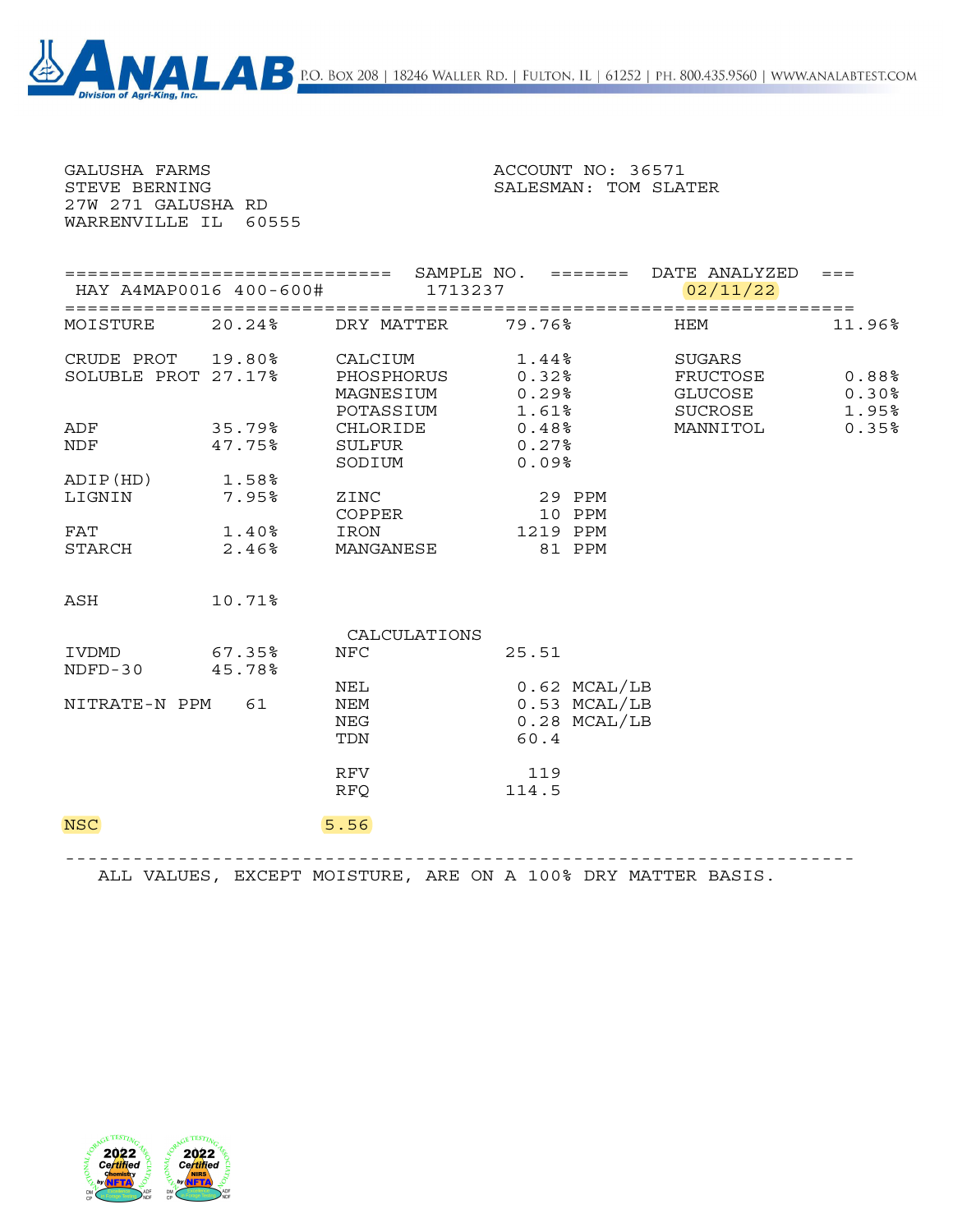| GALUSHA FARMS<br>STEVE BERNING<br>27W 271 GALUSHA RD<br>WARRENVILLE IL 60555 |        |                                                                   | ACCOUNT NO: 36571<br>SALESMAN: TOM SLATER              |                                          |                         |
|------------------------------------------------------------------------------|--------|-------------------------------------------------------------------|--------------------------------------------------------|------------------------------------------|-------------------------|
| HAY ALF 1ST FRM RON                                                          |        |                                                                   | 1713238                                                | 02/11/22                                 |                         |
| MOISTURE 17.73%                                                              |        | DRY MATTER 82.27%                                                 |                                                        | <b>HEM</b>                               | 11.81%                  |
| SOLUBLE PROT 37.81%                                                          |        | CRUDE PROT 14.46% CALCIUM<br>PHOSPHORUS<br>MAGNESIUM<br>POTASSIUM | 1.16%<br>0.32%<br>$0.25\%$<br>2.25%                    | SUGARS<br>FRUCTOSE<br>GLUCOSE<br>SUCROSE | 0.03%<br>0.00%<br>1.83% |
| ADF 44.07%<br>NDF 55.88%                                                     |        | CHLORIDE<br>SULFUR 0.14%<br>SODIUM                                | 0.48%<br>0.04%                                         | MANNITOL                                 | 0.37%                   |
| ADIP(HD) 1.44%<br>LIGNIN                                                     | 9.54%  | ZINC<br>COPPER                                                    | 37 PPM<br>7 PPM                                        |                                          |                         |
| FAT<br>STARCH 2.31%                                                          | 1.30%  | IRON<br>MANGANESE 60 PPM                                          | 1232 PPM                                               |                                          |                         |
| ASH                                                                          | 10.27% |                                                                   |                                                        |                                          |                         |
|                                                                              |        | CALCULATIONS                                                      |                                                        |                                          |                         |
| IVDMD 57.50%<br>NDFD-30 35.63%                                               |        | <b>NFC</b>                                                        | 20.86                                                  |                                          |                         |
| NITRATE-N PPM 99                                                             |        | NEL<br>NEM<br>NEG<br>TDN                                          | 0.53 MCAL/LB<br>$0.40$ MCAL/LB<br>0.16 MCAL/LB<br>52.3 |                                          |                         |
|                                                                              |        | RFV<br><b>RFQ</b>                                                 | 91<br>69.2                                             |                                          |                         |
| <b>NSC</b>                                                                   |        | 4.21                                                              |                                                        |                                          |                         |